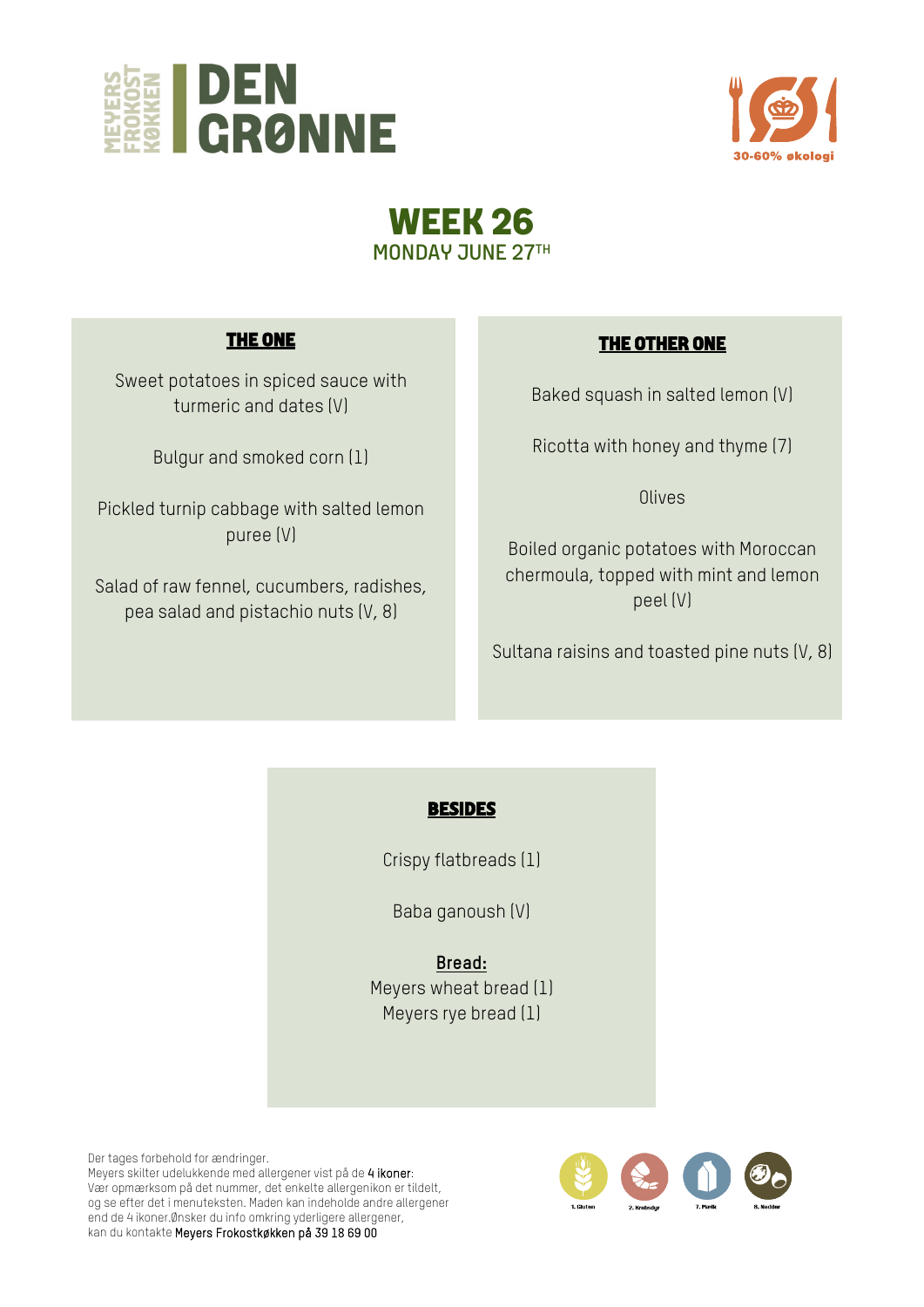



# **WEEK 26**  TUESDAY JUNE 28TH

## **THE ONE**

Nordic falafels with mushrooms, split peas, mild chili and apple (V)

Boiled potatoes with kale (V)

Tartare sauce and lemon (7)

Jerusalem artichokes, endive, hazelnuts, tarragon, fresh apples and double cream (7)

# **THE OTHER ONE**

Roasted parsley roots (V)

Seaweed pesto, wild garlic and parsley (V)

Danish salad cheese (7)

Raw salad with violette carrots, purple hispi cabbage, cranberries, black berry vinaigrette and bronze fennel (V)

Crumble of rye bread (1, V)

## **BESIDES**

Beetroot tartar with egg yolk creme

Pea crème (V)

**Bread:** Meyers wheat bread (1) Meyers rye bread (1)

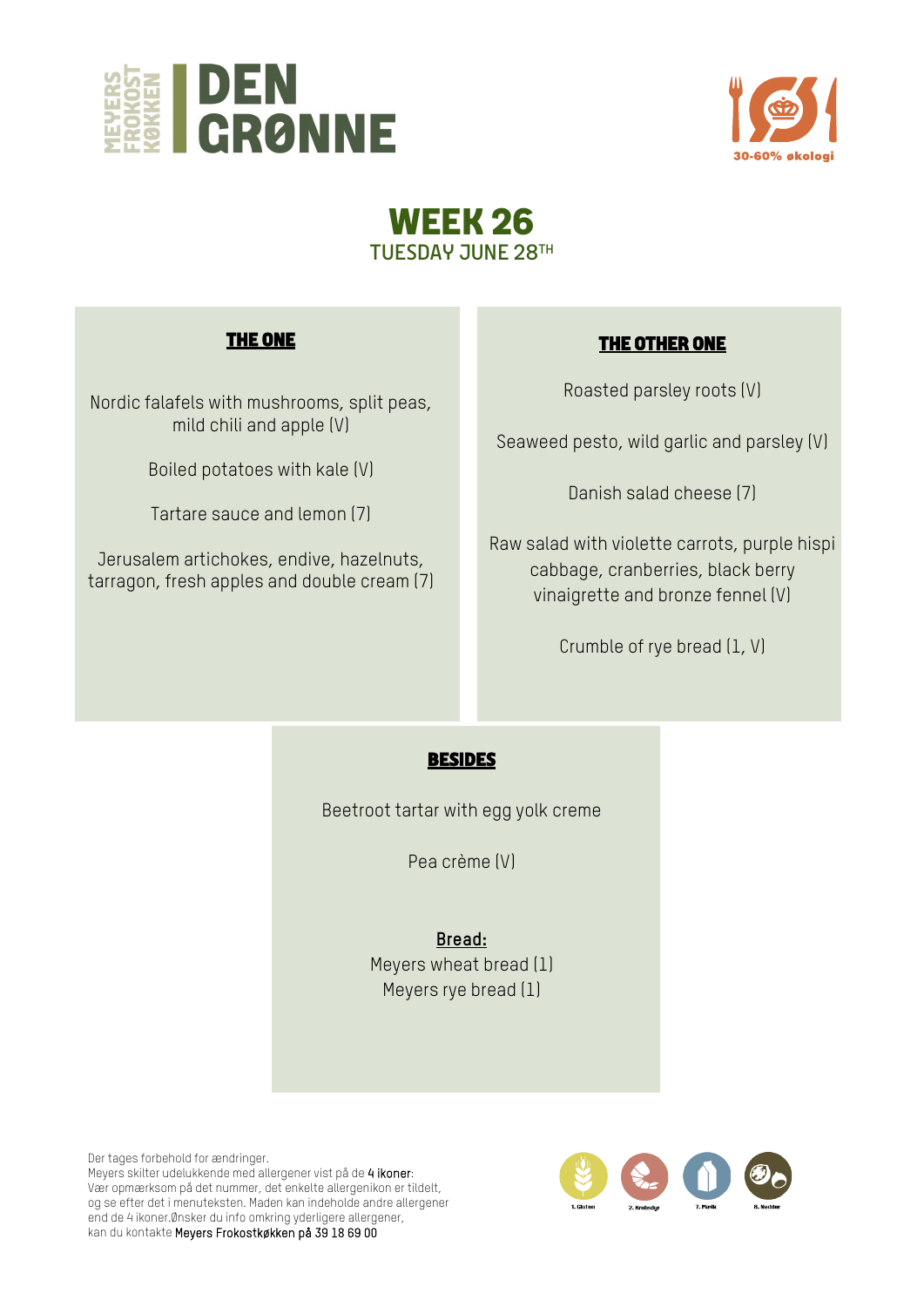



# **THE ONE**

Organic celeriac patty with smoked bay leaves salt and sour dough bun (1)

Pickled red cabbage and freshly slices red cabbage (V)

Dijonnaise

Lettuce, raw squash, frissé, tomatoes, peas and dill (V)

Pickled cucumbers (V)

#### **THE OTHER ONE**

Steamed broccoli (V)

Horseradish crème (7)

Crushed, toasted hazelnuts (8)

Potatoes with red salads and applevinaigrette (V)

#### **BESIDES**

WEDNESDAY JUNE 29TH

Roasted carrots with dill seeds (V)

Smoked vegetables, parsley crème and pea shoots (7)

> **Bread:** Meyers wheat bread (1) Meyers rye bread (1)

**Shot:**  Ginger, apple and lemon (V)

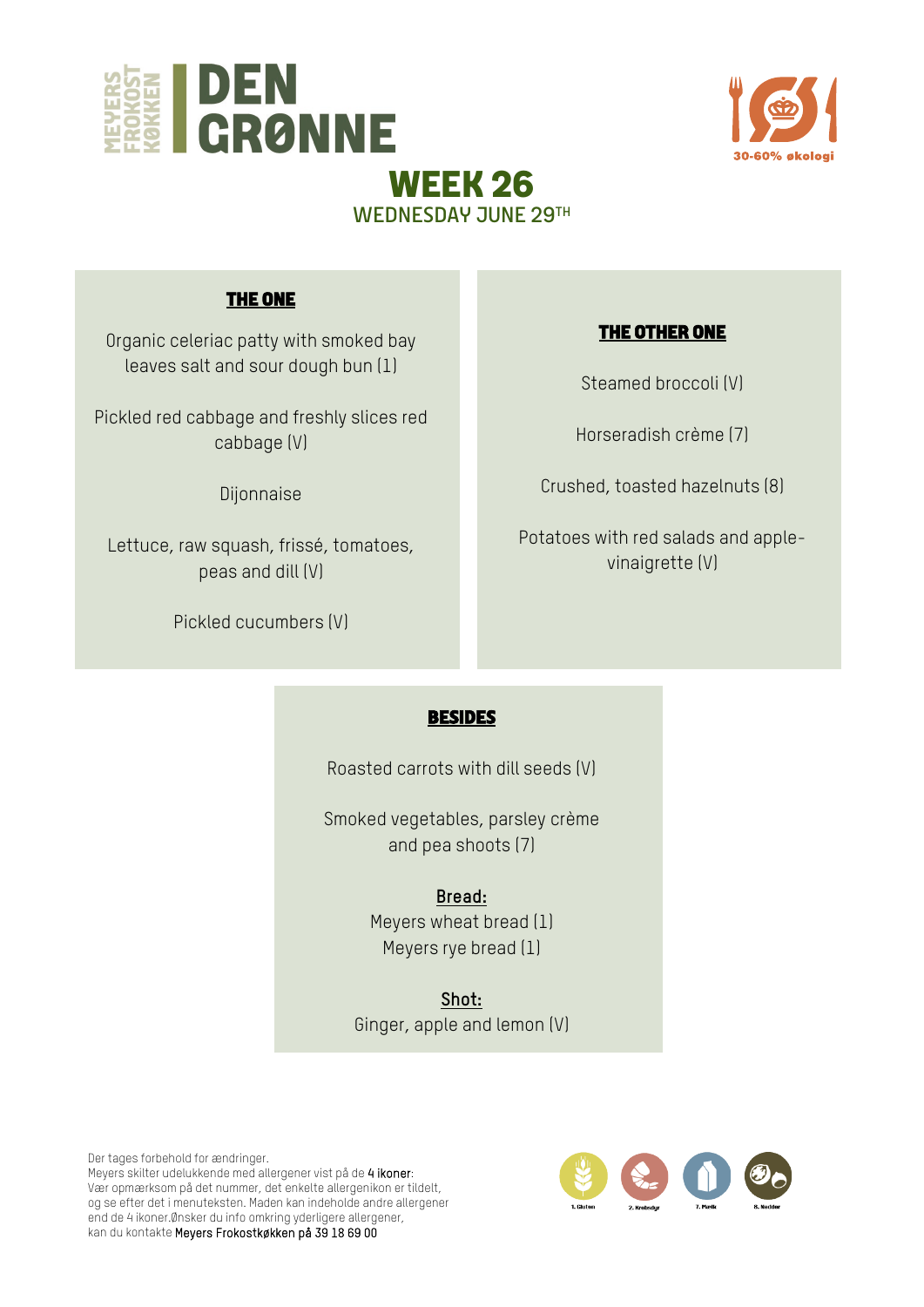



# **WEEK 26**  THURSDAY JUNE 30TH

# **THE ONE**

Fried tempeh in tomato sauce with herbs  $(V)$ 

Pasta penne with olive oil (1)

Parsley and parmesan (7)

Roasted cauliflower, basil crème, olives, spring onions and semi dried tomatoes

#### **THE OTHER ONE**

Braised fennel (V)

Drained yoghurt (7)

Baked and marinated eggplants (V)

Green beans, flat beans, baked onions, marjoram, pine nuts and orange-vinaigrette (V, 8)

#### **BESIDES**

"Vegetarian-vitello" – saltbaked celeriac, capers crème and fried seaweed

Parsley hummus (V)

**Bread:** Meyers wheat bread (1) Meyers rye bread (1)

**Cake:**  Fragilité with chocolate (1, 7, 8)